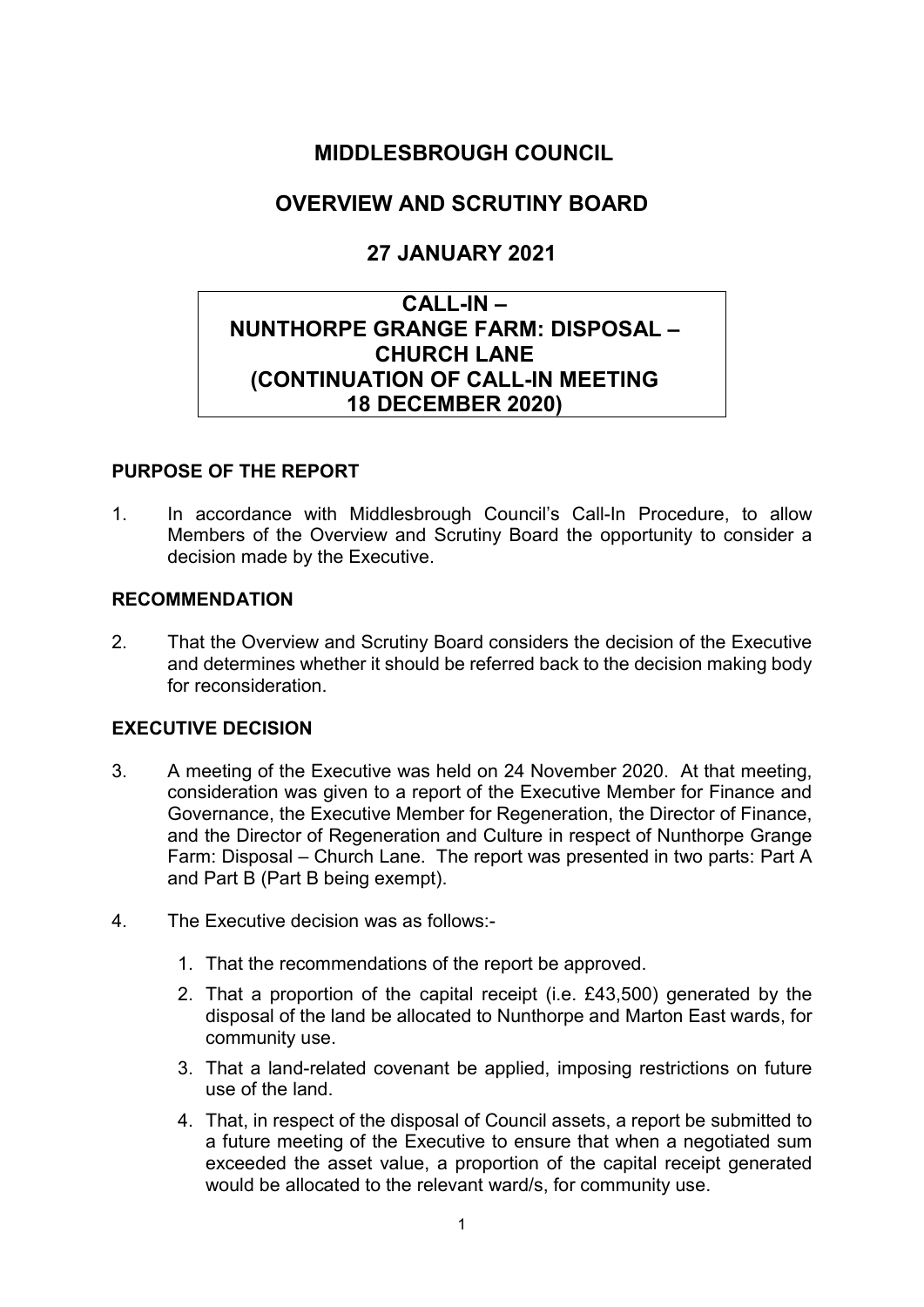### OVERVIEW AND SCRUTINY BOARD MEETING – 18 DECEMBER 2020

- 5. On 18 December 2020, the Overview and Scrutiny Board met to consider the Call-In received in respect of the above. The meeting was adjourned for further legal advice to be sought, and a copy of the minutes of the meeting are included in the agenda pack (agenda item 3). In summary, the main submissions in respect of the Call-In, as highlighted by the proposer, were as follows:-
	- 1) The decision fell outside of the Council's Budget and Policy framework;
	- 2) There was a lack of consultation; and
	- 3) The adequacy of information was insufficient for an informed decision to be taken.
- 6. During the closing submission, the proposer made reference to the fact that if a decision falls outside of the Budget and Policy framework the Board can refer the matter to Full Council for consideration. The Chair sought advice from the Monitoring Officer, as required in such cases.
- 7. At that point, the Monitoring Officer highlighted a conflict between the options presented in the scrutiny Call-In procedure, and the advice provided in the relevant section of the Constitution (Budget and Policy Procedure Rules pertaining to the Call-In of decisions falling outside of the Budget and Policy Framework). A formal request for an adjournment to clarify the legal position was made. With the agreement of the Chair, the meeting was adjourned.
- 8. The Monitoring Officer and Section 151 Officer have since provided the advice requested in line with the requirements of the Constitution. A copy of that advice has been sent to all Members of the Council and a copy is also attached at Appendix 1.

#### TODAY'S MEETING

- 9. The Monitoring Officer and Section 151 Officer will be in attendance at today's meeting to present their advice.
- 10. As highlighted above, three main issues were raised as part of the Call-In submission. The Board is now asked to consider and vote on each issue, in turn, to determine the outcome of the Call-In, as follows:-
	- 1) Does the Board accept, on the basis of the legal advice received, that the Executive decision subject to Call-In falls within the Budget and Policy Framework?

If the Board accepts the legal advice the Executive decision cannot be referred back to Full Council. If the Board does not accept the legal advice and wishes to refer the decision back to Full Council, the Monitoring Officer would provide further legal advice to Council.

2) Does the Board accept that there was a lack of consultation?